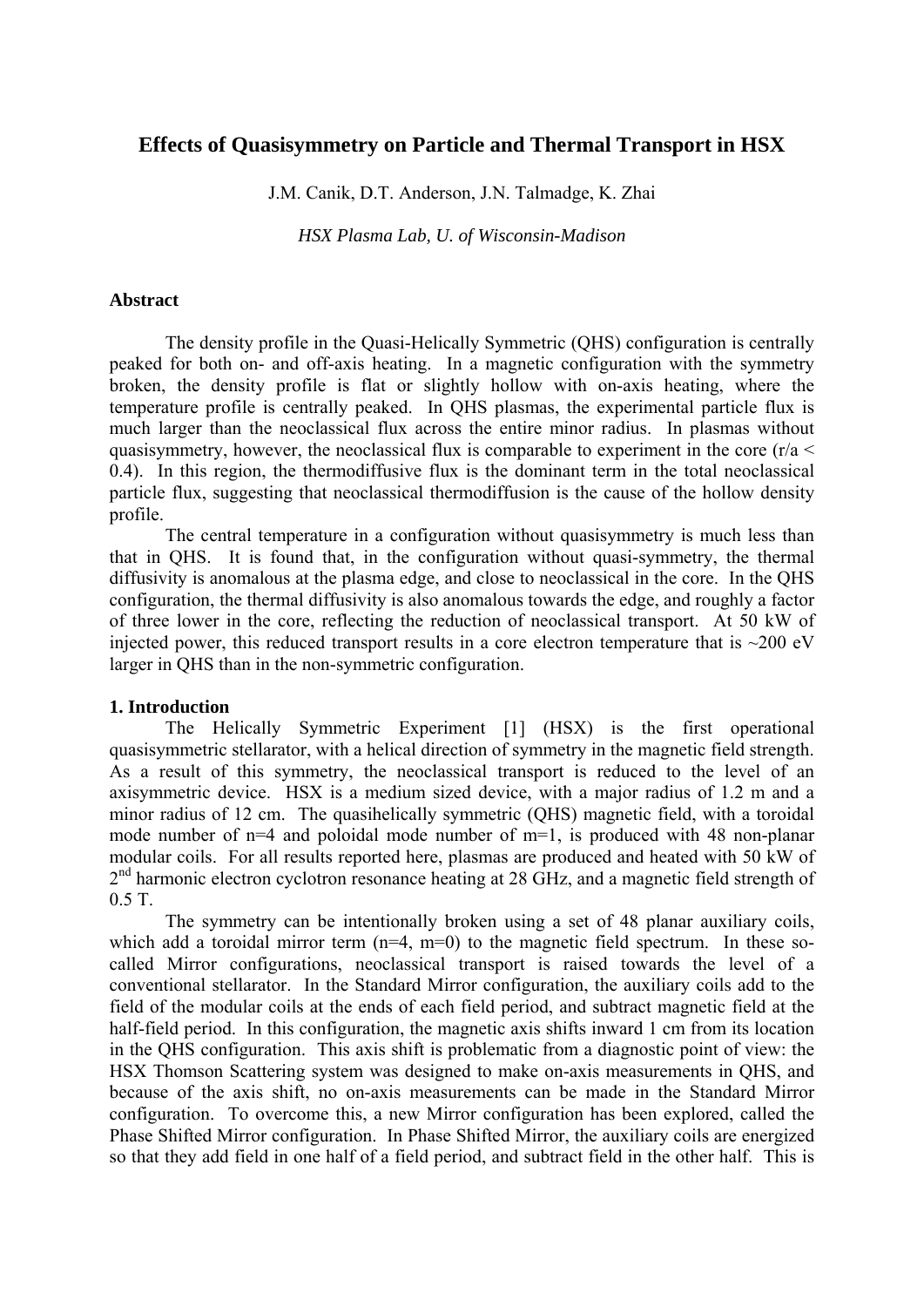| <b>Coil Type</b>            |  | 23 |       |      |       |  |  | 4 5 6 6 5 4 3 2 1 |  |
|-----------------------------|--|----|-------|------|-------|--|--|-------------------|--|
| <b>Standard Mirror</b>      |  |    |       |      |       |  |  |                   |  |
| <b>Phase Shifted Mirror</b> |  |    | $\pm$ | l∓ l | $\pm$ |  |  |                   |  |

**Table 1:** Auxiliary coil currents in one field period for two configurations. +'s indicate current in the same direction as the main coils, -'s indicate the opposite

illustrated in table 1. The magnetic spectrum for Phase Shifted Mirror is similar to that of Standard Mirror, except that the n=4,m=0 term has a different toroidal phase. In Phase Shifted Mirror, the magnetic axis does not shift in the major radial direction, but does shift vertically, moving downward about 2 cm. The axis position is then still along the laser path of the Thomson system, and on-axis measurements can be made. However, due to the downward axis shift, heating is slightly off-axis in Phase Shifted Mirror, being localized at r/a  $\sim 0.1$ .

## **2. Particle Transport**

 In order to study particle transport in HSX plasmas, a Thomson Scattering system has been implemented to measure the electron temperature and density profiles [2]. This system has 10 spatial channels with 2 cm resolution along a 20 cm laser beam path. The particle source has been measured using a suite of absolutely calibrated  $H_{\alpha}$  detectors [3], with an array covering the plasma cross-section and several detectors distributed toroidally around the machine. This data from the  $H<sub>a</sub>$  suite is interpreted using neutral gas modeling with the DEGAS code [4]. DEGAS is a three-dimensional Monte Carlo neutral gas code, which takes as its input the 3D plasma geometry and profiles, and for a given gas puff yields the distribution of various neutrals-related quantities. A single point normalization is performed to calibrate the DEGAS results to the absolutely calibrated  $H_{\alpha}$  measurements, resulting in good agreement in the profiles of the  $H<sub>\alpha</sub>$  brightness calculated from DEGAS and that from experiment [5]. The quantity of interest from the DEGAS calculation is the particle source rate density, which can be integrated to give the total radial particle flux. In summary, the absolutely calibrated  $H_{\alpha}$  measurements coupled to DEGAS modeling allow the experimental particle flux to be estimated.



**Figure 1:** Electron a) temperature and b) density profiles for a Standard Mirror plasma with central heating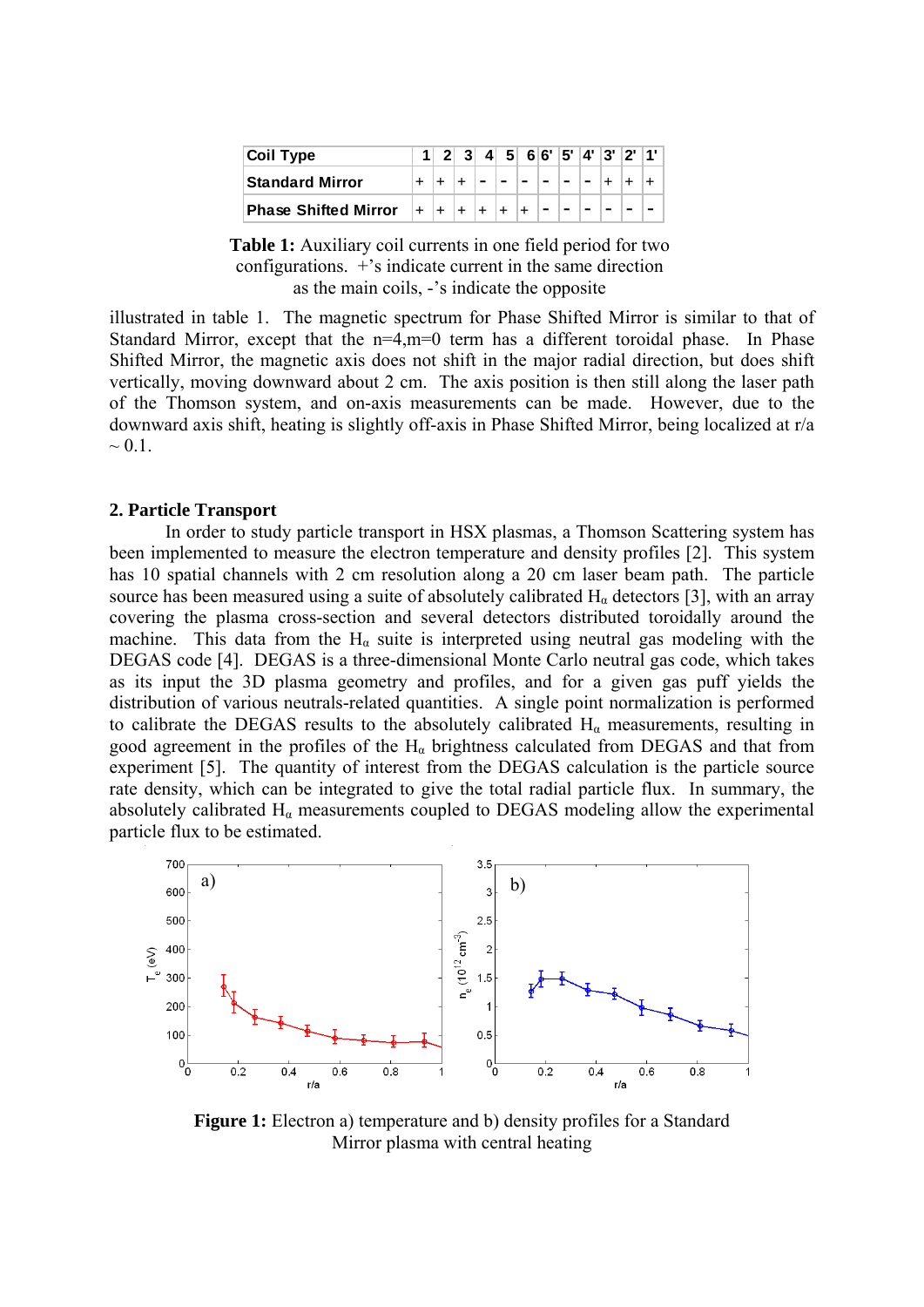The temperature and density profiles for a Standard Mirror plasma are shown in figure 1. Recall that in Standard Mirror, no on-axis measurements can be made with the Thomson scattering system. It can be seen that the density profile appears to be hollow in the core. To support a hollow density profile in steady state requires an outward convective flux in addition to standard diffusion. One candidate for this outward particle flux is thermodiffusion, such as is provided by neoclassical theory [6]. A simple test for a thermodiffusive flux is to perform off-axis heating: by eliminating the temperature gradient inside the heating radius, any particle flux driven by the temperature gradient should also be eliminated. The results of such an experiment are shown in figure 2, which shows the electron temperature and density profiles for a Standard Mirror plasma with heating at r/a  $\sim$ 0.4. It can be seen that the temperature profile in the core is flattened, and the density profile is now centrally peaked. This anticorrelation between the temperature and density gradients is strong evidence that a thermodiffusive particle flux causes hollow density profiles with onaxis heating in the Standard Mirror configuration.



**Figure 2:** Electron a) temperature and b) density profiles for a Standard Mirror plasma with off-axis heating

 In order to determine whether it is neoclassical thermodiffusion that causes the hollow density profiles, the experimental particle flux has been compared to the neoclassical prediction. Figure 3 shows this comparison, showing the experimental particle flux inferred

from the  $H_{\alpha}$  array and DEGAS modeling, along with the neoclassical value calculated using the ambipolar radial electric field. It can be seen that in the region of hollow density profile, the experimental and neoclassical particle fluxes are comparable. The thermodiffusive component of the particle flux is dominant in the neoclassical prediction, as the density gradient is very small. This suggests that neoclassical thermodiffusion causes the hollow density profiles observed in the Standard Mirror configuration. This is very similar to results from other stellarators, in which hollow density profiles could be attributed to neoclassical thermodiffusion [7].



particle fluxes for a Standard Mirror plasma with central heating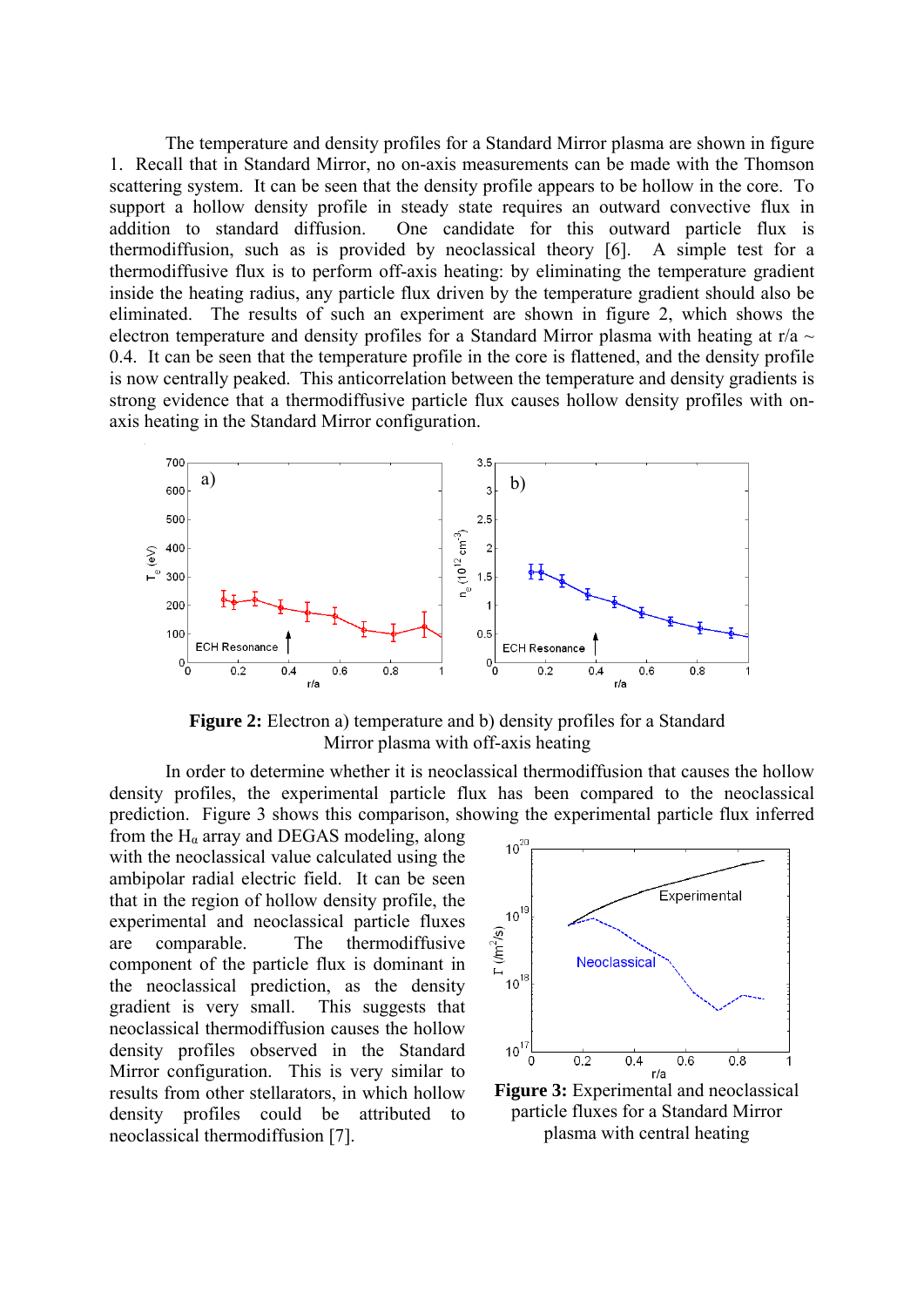The temperature and density profiles for a QHS plasma with central heating are shown in figure 4. It can be seen that the profiles are significantly different with quasisymmetry: even with central heating and a very peaked temperature profile, the density profile is peaked. This can be understood as a direct result of the quasisymmetric magnetic field: because of the greatly reduced neoclassical transport, the neoclassical thermodiffusive flux is much smaller than in the Standard Mirror configuration, and is not large enough to hollow out the density profile. This is verified in figure 5, which shows the experimental and neoclassical particle fluxes for the QHS plasma. Because of the neoclassical transport reduction with quasisymmetry, the neoclassical flux in QHS is much less than the experimental, suggesting that the particle flux is dominated by anomalous transport.



**Figure 4:** Electron a) temperature and b) density profiles for a OHS plasma with central heating



#### **. Electron Thermal Transport 3**

To study thermal transport, measurements of the absorbed power profile have been made. If one assumes that the electron heat flux and all power sources and sinks except for the ECRH power are continuous at the turn-off of the ECRH, then the absorbed power profile can be measured through the time rate of change of the plasma profiles just before and just after the time of the ECRH turn-off  $(t_0)$ :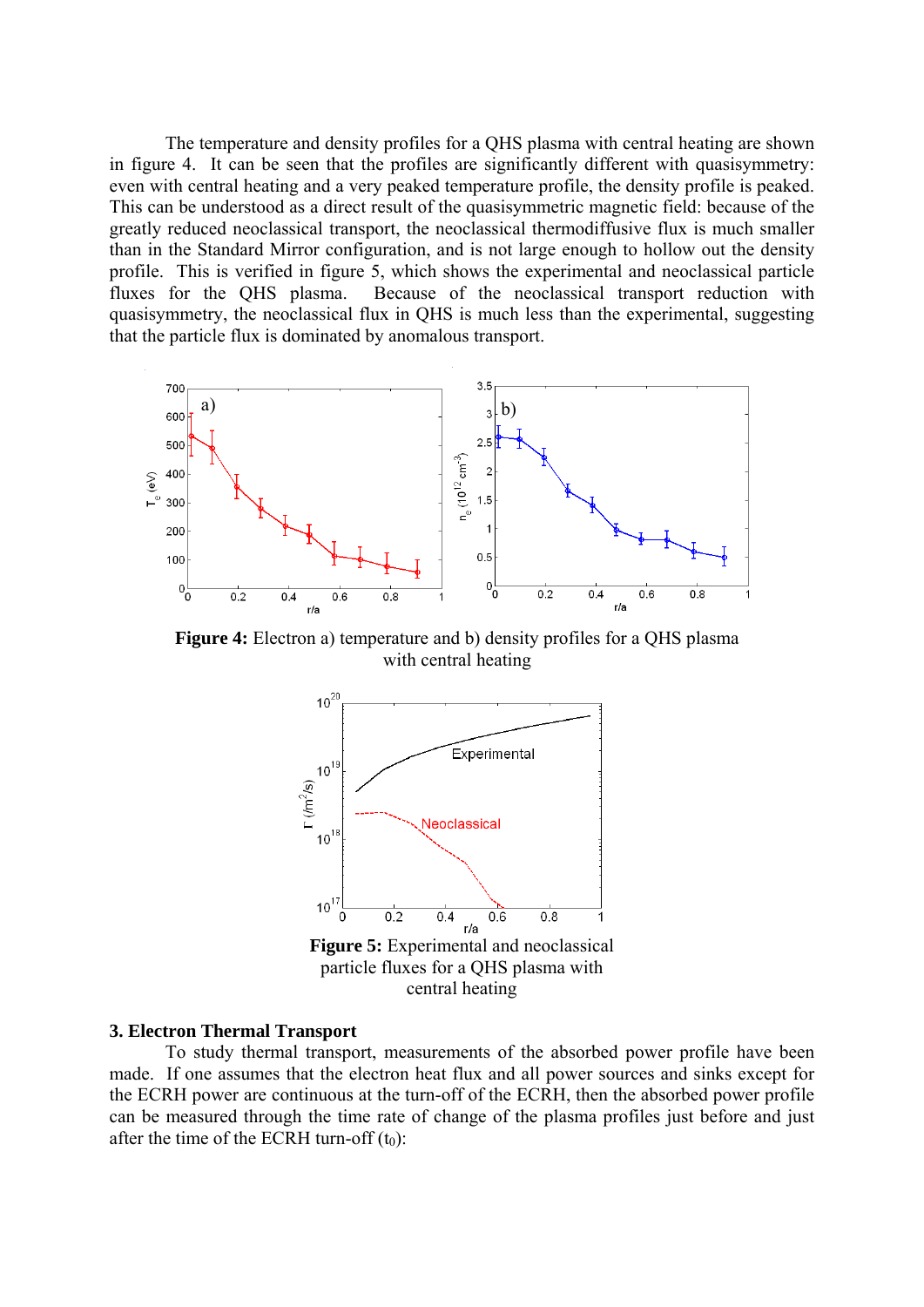$$
p_{ECRH} = \frac{\partial}{\partial t} \left[ \frac{3}{2} n_e T_e \right] (t = t_0^-) - \frac{\partial}{\partial t} \left[ \frac{3}{2} n_e T_e \right] (t = t_0^+) \tag{1}
$$

This requires time-resolved measurements of the plasma density and temperature profiles, which are obtained on HSX using the Thomson Scattering system. To do this, the time at which the Thomson system makes measurements was varied in increments of 100 μs (compared with the energy confinement time of 1.5 ms). Several similar plasma discharges were taken at each Thomson timing, resulting after many discharges in the timedependent plasma profiles. The results of this method are shown in figure 6. Each window of the figure represents one spatial location of the Thomson scattering system (1 is on-axis, 10 at the edge), the quantity  $(3/2)n_eT_e$  is plotted versus time  $(t=0)$  is the ECRH turn-off). Also shown is a fit to the first few data points after the ECRH turn-off, which gives the local absorbed power density. The resulting absorbed power profile is shown in figure 7 for a QHS plasma with central heating. The profile is centrally peaked, and the total absorbed power is about 10 kW, compared to 40 kW injected into the machine. The 25% absorption is consistent with ray tracing, although the profile is somewhat broader than the ray tracing prediction.

It should be noted that this method cannot be applied to the Standard Mirror configuration: because of the lack of onaxis measurements, much of the absorbed profile would not be measurable. For this reason, this method is applied to plasma discharges taken in the Phase Shifted Mirror configuration, for which on-axis Thomson Scattering measurements can be made. However, in Phase Shifted Mirror the heating is slightly off axis (at  $r/a \sim 0.1$ ). Figure 8a) shows the resulting absorbed



**Figure 6:** Time-resolved energy density at each Thomson scattering spatial location



**Figure 7:** Measured absorbed power density profile for a QHS plasma with central heating

power and electron temperature profiles for the Phase Shifted Mirror configuration. Neglecting radiation and ion-electron coupling, which are a small fraction of the total power balance at these low plasma densities, the electron thermal diffusivity can be simply obtained using the density, temperature, and absorbed power profiles. The resulting  $\chi_e$  profile is shown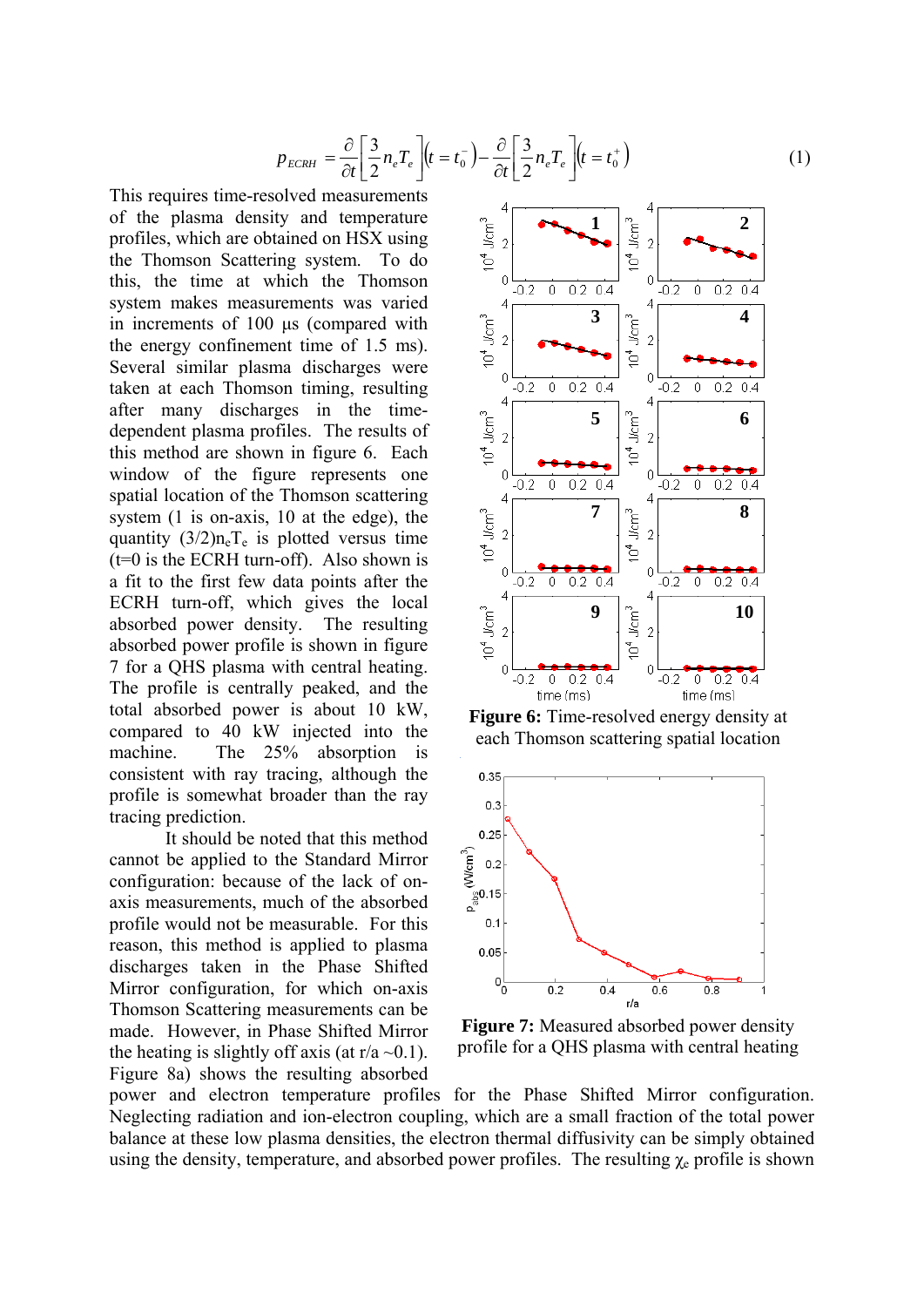in figure 8b) along with the neoclassical value. The central value of the thermal diffusivity is  $\sim$  3 m<sup>2</sup>/s, which is fairly close to the neoclassical prediction in the core.



**Figure 8:** Profiles of a) electron temperature and absorbed power and b) experimental and neoclassical electron thermal diffusivity for a Phase Shifted Mirror plasma

In order to make a comparison to the Phase Shifted Mirror results, QHS plasmas were analyzed in which the heating was localized at  $r/a \sim 0.1$ , in an attempt to reproduce in QHS the absorbed power profile from Phase Shifted Mirror. The results of this are shown in figure 9, in which the Phase Shifted Mirror results shown in figure 8 are reproduced for the sake of comparison. The central temperature in the QHS case is much higher than that in Phase Shifted Mirror, being  $\sim$  450 eV compared to  $\sim$  250 eV. The total absorbed power in both the QHS and Phase Shifted Mirror is  $~10$  kW, so the difference in temperatures is not due to higher absorption in QHS. The  $\chi_e$  profiles shown in figure 9b) indicate that the difference in temperatures is due to differences in the transport between the two configurations, with the central value of  $\chi_e$  being ~1 m<sup>2</sup>/s in QHS, compared to ~3m<sup>2</sup>/s in Phase Shifted Mirror. The difference in the experimental values for  $\chi_e$  between the two configurations is roughly consistent with the neoclassical differences.



**Figure 9:** Profiles of a) electron temperature and absorbed power and b) experimental and neoclassical electron thermal diffusivities (solid lines are experimental values) for QHS and Phase Shifted Mirror plasmas